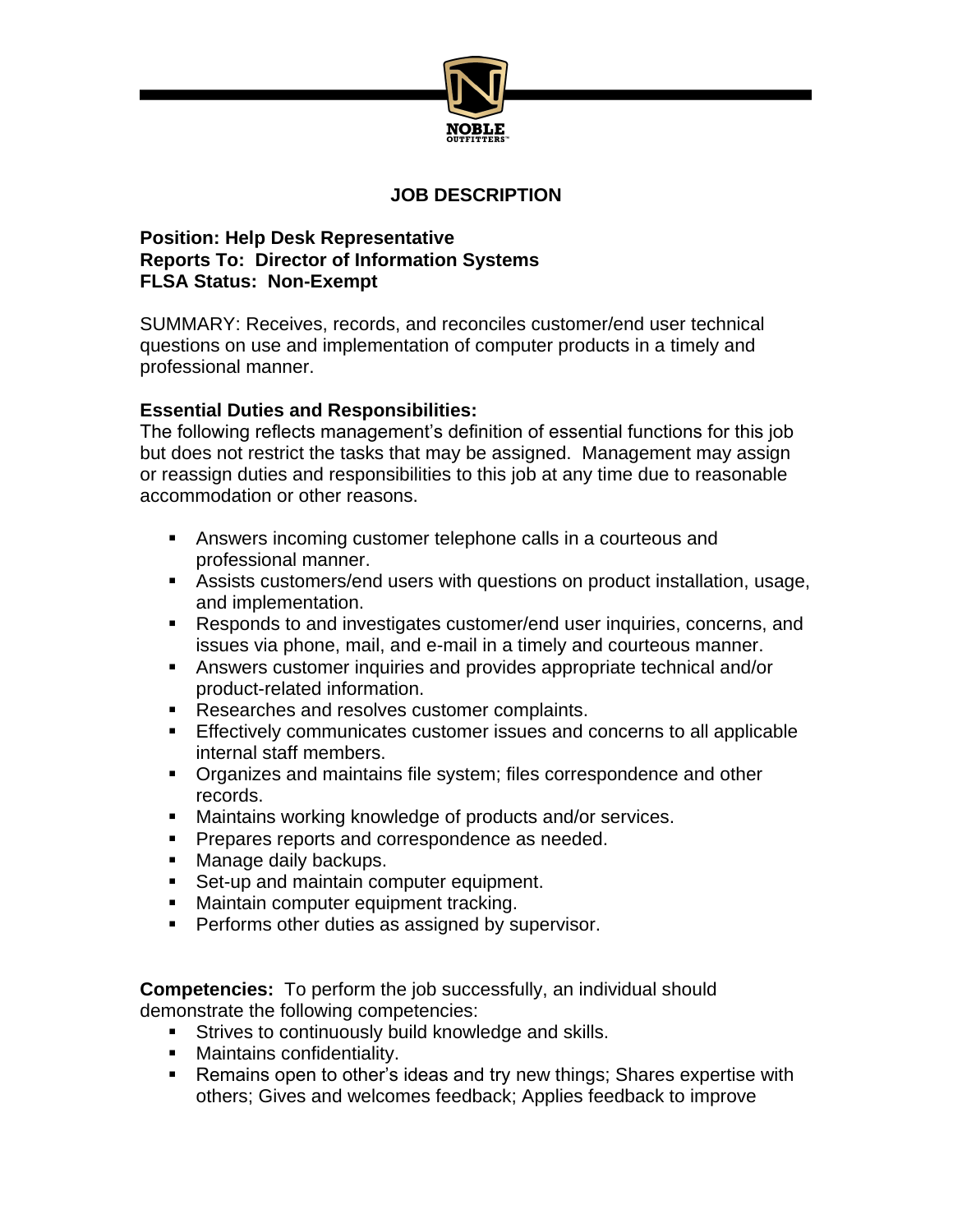

performance; Contributes to building a positive team spirit; Asks for and offers help when needed.

- **Works ethically and with integrity.**
- Adheres to Policies and Procedures; Upholds organizational values.
- Displays willingness to make decisions; Exhibits sound and accurate judgment; Supports and explains reasoning decisions; Includes appropriate people in decision-making process; Makes timely decisions.
- Measures self against standard of excellence; Demonstrates accuracy and thoroughness; Reacts well under pressure; Assesses own strengths and weaknesses; Accepts responsibility for own actions; Treats people with respect and consideration.
- Meets productivity standards; Strives to increase productivity; Completes tasks correctly and on time; Uses time efficiently; Aligns work with strategic goals; Looks for ways to improve and promote quality; Displays orientation to profitability.
- Observes safety and security procedures; Uses equipment and materials properly; Reports potentially unsafe conditions.
- In Is consistently at work and on time; commits to long hours of work when necessary to reach goals and get jobs completed.
- Generates creative solutions; Translates concepts and information into images; Uses feedback to modify designs; Applies design principles; Demonstrates attention to detail.
- Develops workable implementation plans; Communicates changes effectively; Monitors transition and evaluates results.
- **Looks for ways to improve and promote quality; Demonstrates accuracy** and thoroughness.
- Ability to work with minimal supervision.
- Must have thorough understanding of product construction and manufacturing processes.
- **Demonstrated knowledge of product construction and components.**

**Qualifications:** To perform this job successfully, an individual must be able to perform each essential duty satisfactorily. The requirements listed below are representative of the knowledge, skill and/or ability required. Reasonable accommodations may be made to enable individuals with disabilities to perform the essential functions.

**Education and Experience:** Minimum of two years related experience or equivalent.

**Language Skills:** Excellent customer service skills, verbal, and written communication skills. Ability to understand and follow written and verbal instructions.